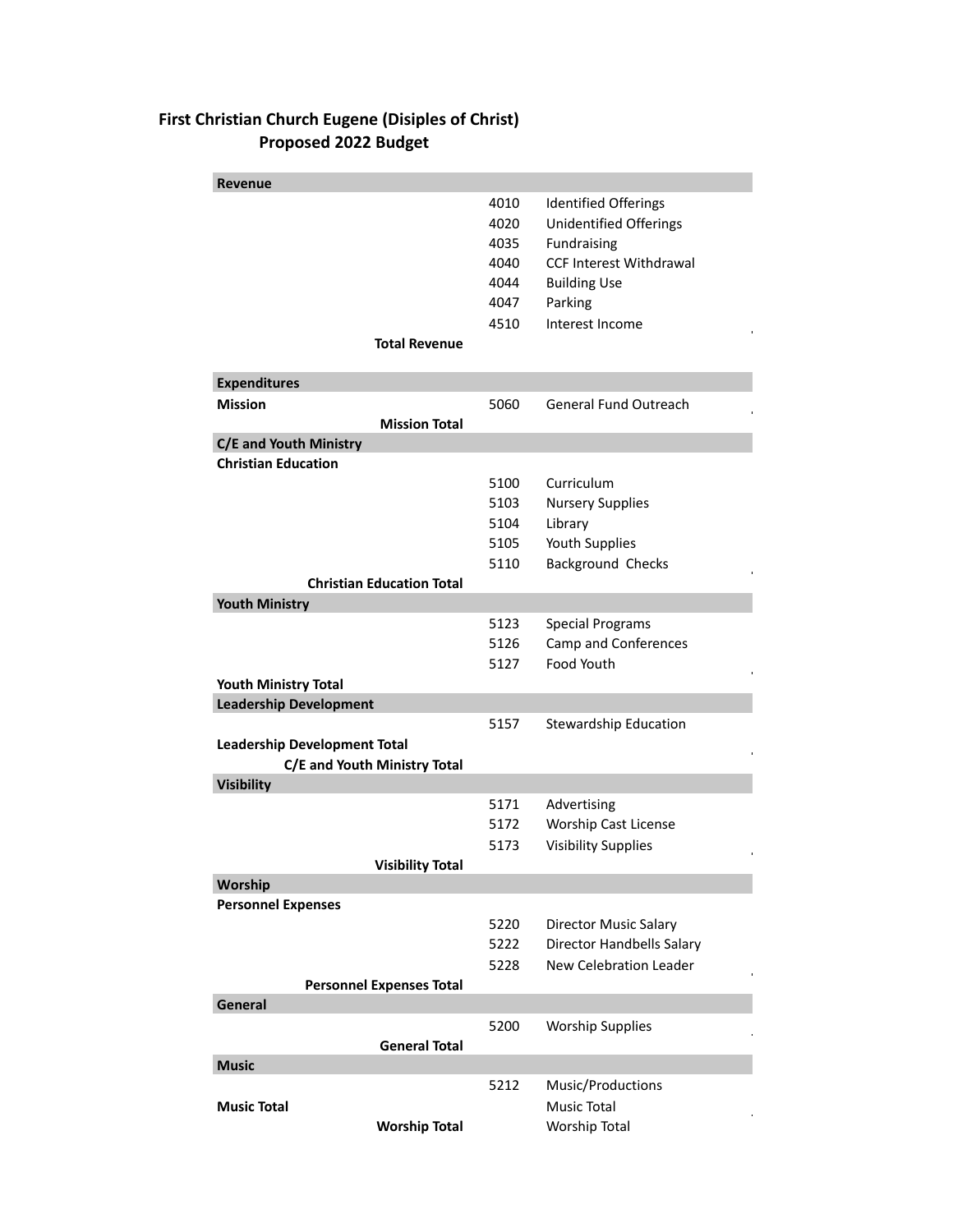| <b>Ministerial</b>              |              |                                                   |
|---------------------------------|--------------|---------------------------------------------------|
|                                 | 5250         | Minister A - Salary                               |
|                                 | 5251         | Minister A - FICA Offset                          |
|                                 | 5252         | Minister A - Housing                              |
|                                 | 5253         | Minister A - Pension                              |
|                                 | 5254         | Minister A - Business Exp                         |
|                                 | 5255         | Minister A - Special Allowance                    |
|                                 | 5260         | Minister Z - Salary                               |
|                                 | 5261         | Minister Z - FICA Offset                          |
|                                 | 5262         | Minister Z - Housing                              |
|                                 | 5263         | Minister Z - Pension                              |
|                                 | 5264         | Minister Z- Business Exp                          |
|                                 | 5266         | Minister Z - Special Allowance                    |
| <b>Ministerial Total</b>        |              |                                                   |
| <b>Adiminstration</b>           |              |                                                   |
| <b>Personnel Expenses</b>       |              |                                                   |
|                                 | 5340         | Bookkeeper/Adm.Asst. Salary                       |
|                                 | 5341         | <b>Office Manager Salary</b>                      |
|                                 | 5364         | Health/Dental Insurance                           |
|                                 | 5365         | Vision Insurance                                  |
|                                 | 5367         | <b>EMO Membership</b>                             |
| <b>Personnel Expenses Total</b> |              |                                                   |
| <b>Payroll Expenses</b>         |              |                                                   |
|                                 | 5361         | SAIF & WBF Workers' Comp Insura                   |
|                                 | 5362         | <b>Employer SUTA</b>                              |
|                                 | 5363         | Employer FICA/Medicare                            |
|                                 | 5370         | <b>Payroll Processing Fees</b>                    |
| <b>Payroll Expenses Total</b>   |              |                                                   |
| <b>Office</b>                   |              |                                                   |
|                                 | 5048<br>5049 | Miscellaneous Expenses                            |
|                                 | 5050         | <b>Credit Card Processing Fees</b>                |
|                                 | 5301         | Charges & fees<br>Insurance Board & The Heartford |
|                                 | 5302         | Dues & Subscriptions                              |
|                                 |              |                                                   |
|                                 | 5303         | <b>Security Patrol</b>                            |
|                                 | 5304<br>5306 | Office Supplies & Expense<br>Oak Street Parking   |
|                                 | 5307         | Web Maintenance                                   |
|                                 | 5308         | Postage & Shipping                                |
|                                 |              |                                                   |
| <b>Office Total</b>             | 5309         | Computer Equipment & Software                     |
| <b>Utilities</b>                |              |                                                   |
|                                 |              | Utilities - computer/Physical                     |
|                                 | 5320         | Utilities - Telephones                            |
|                                 | 5321         | Utilities - Electricity/Water/Storm               |
|                                 | 5322         | Utilities - Garbage                               |
|                                 | 5323         | Utilities - Elevator Phone/Ans Serv               |
|                                 | 5324         | Utilities - NW Natural Gas                        |
| <b>Utilities Total</b>          |              |                                                   |
| <b>Service Contracts</b>        |              |                                                   |
|                                 | 5334         | Copier Lease                                      |
|                                 | 5312         | <b>Excess Copies</b>                              |
| <b>Service Contracts Total</b>  |              |                                                   |
| <b>Administration Total</b>     |              |                                                   |
|                                 |              |                                                   |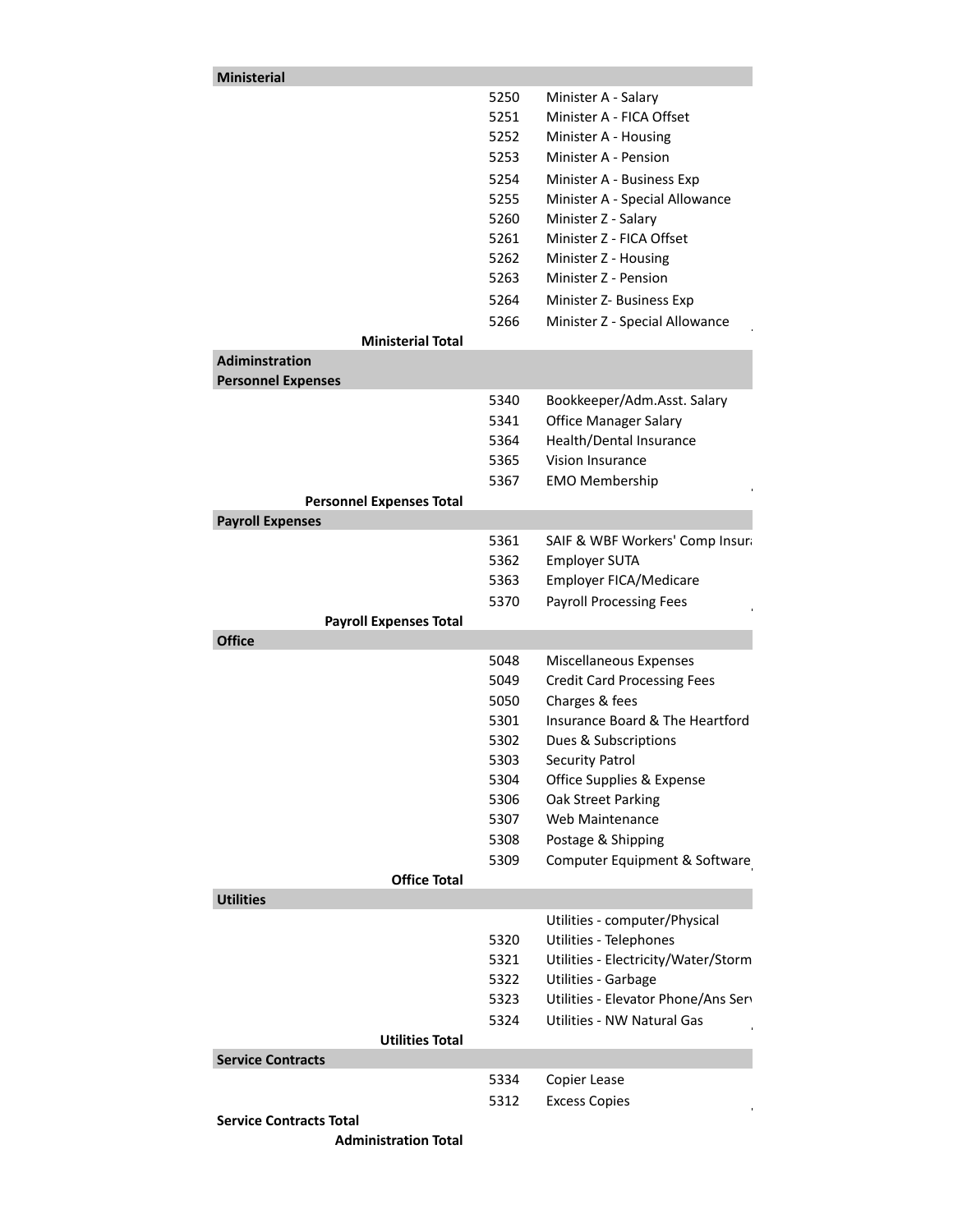| <b>Building and Grounds</b>         |      |                                     |
|-------------------------------------|------|-------------------------------------|
| <b>Personnel Expenses</b>           |      |                                     |
|                                     | 5420 | Custodial Salary - Ron              |
|                                     | 5420 | Custodial Salary - Christa          |
|                                     | 5421 | Keeper of the House                 |
|                                     | 5421 | Maintenance Salary                  |
|                                     | 5422 | Event Attendant Salary              |
| <b>Personnel Expenses Total</b>     |      |                                     |
| <b>Building &amp; Grounds</b>       |      |                                     |
|                                     | 5400 | Equipment                           |
|                                     | 5401 | <b>Property Taxes</b>               |
|                                     | 5402 | <b>Custodial Supplies</b>           |
|                                     | 5403 | Maintenance & Repairs               |
|                                     | 5404 | Grounds & Landscaping               |
|                                     | 5407 | <b>EWEB LED Loan Interest</b>       |
|                                     | 5409 | <b>EWEB LED Loan Principle</b>      |
| <b>Building &amp; Grounds Total</b> |      |                                     |
| <b>Service Contracts</b>            |      |                                     |
|                                     | 5410 | <b>Security Monitoring Contract</b> |
|                                     | 5412 | <b>Flevator Maint, Contract</b>     |
|                                     | 5413 | Heating Maint. Contract             |
| <b>Service Contracts Total</b>      |      |                                     |
| <b>Building and Grounds Total</b>   |      |                                     |
|                                     |      |                                     |
|                                     |      |                                     |

**Total Expense**

Budget Revenue > expenses

 $\bar{z}$ 

**Over/Under**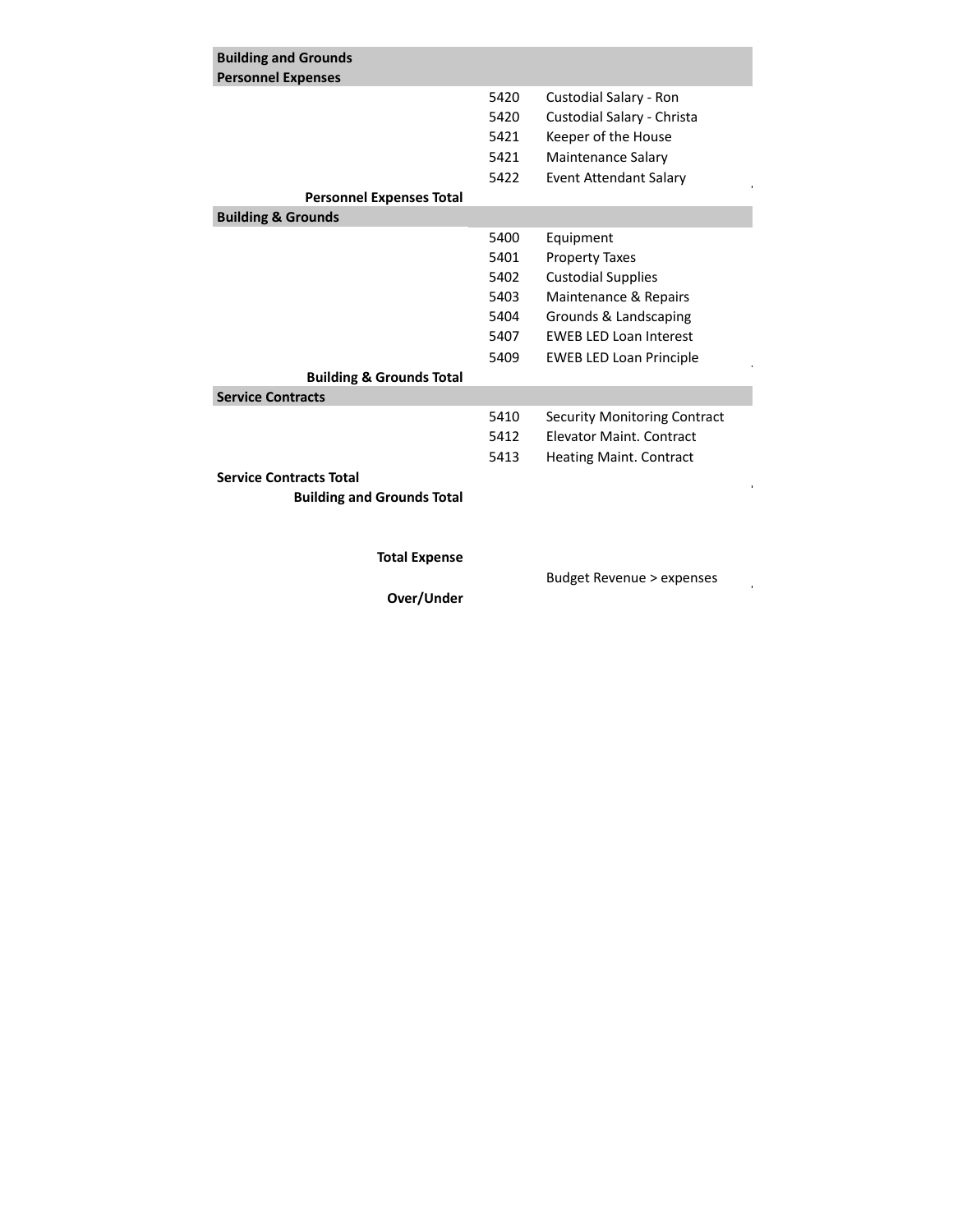| 2022 Budget            |                  |  |
|------------------------|------------------|--|
|                        |                  |  |
| \$                     | 260,000.00       |  |
| \$                     | 5,000.00         |  |
|                        | 84,000.00        |  |
|                        | 30,000.00        |  |
|                        | 35,000.00        |  |
|                        | 500.00           |  |
| $555$<br>$57$          | 414,500.00       |  |
|                        |                  |  |
|                        | 19,155.00        |  |
| \$<br>\$               | 19,155.00        |  |
|                        |                  |  |
|                        | 400.00           |  |
| \$\$\$\$\$             | 200.00           |  |
|                        | 500.00           |  |
|                        | 200.00           |  |
|                        | 200.00           |  |
|                        | 1,500.00         |  |
|                        |                  |  |
|                        | 300.00           |  |
|                        | 500.00           |  |
| \$\$\$                 | 200.00           |  |
|                        | 1,000.00         |  |
|                        |                  |  |
|                        | 500.00           |  |
| $55$<br>$5\frac{1}{5}$ | 500.00           |  |
|                        | 3,000.00         |  |
|                        |                  |  |
|                        | 540.00           |  |
| \$\$\$                 | 460.00<br>430.00 |  |
|                        |                  |  |
| \$                     | 1,430.00         |  |
|                        |                  |  |
| 5557                   | 12,187.25        |  |
|                        | 1,845.00         |  |
|                        | 3,075.00         |  |
|                        | 17,107.25        |  |
|                        | 3,000.00         |  |
| \$<br>\$               | 3,000.00         |  |
|                        |                  |  |
| $\frac{5}{5}$          | 250.00           |  |
|                        | 250.00           |  |
|                        | 20,357.25        |  |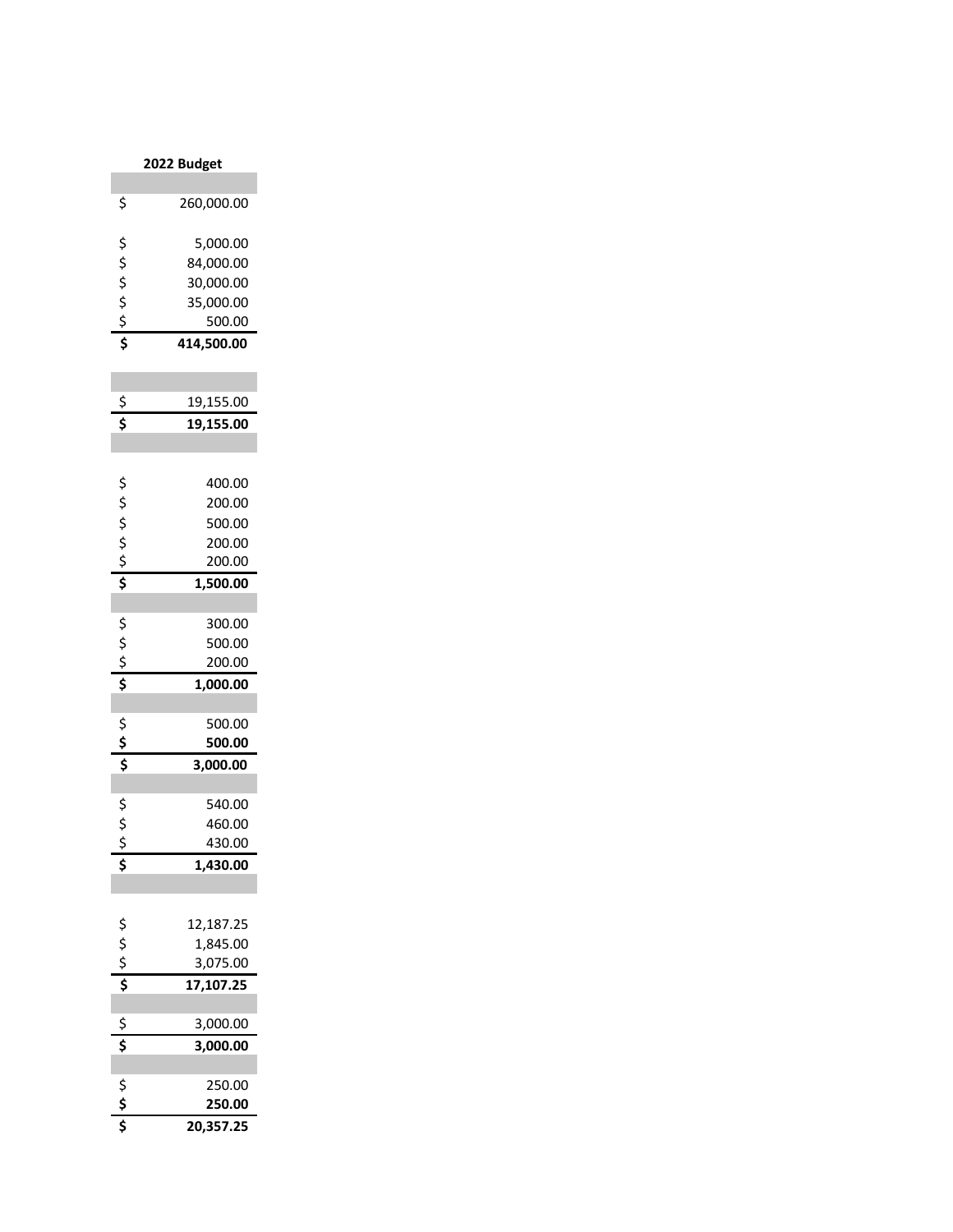|                | 18,313.37              |
|----------------|------------------------|
|                |                        |
|                | 1,379.31               |
|                | 30,000.00              |
|                | 7,031.50               |
|                |                        |
|                |                        |
|                | 1,600.00               |
|                | 27,513.37              |
|                | 1,824.35               |
|                | 20,800.00              |
|                | 7,031.50               |
|                |                        |
|                |                        |
|                | 1,600.00               |
| やややや そそそそそ ややし | 117,093.40             |
|                |                        |
|                |                        |
|                | 4,800.00               |
|                | 28,875.00              |
|                | 33,770.52              |
|                |                        |
|                | 600.00                 |
| らくら こうしょう      | 330.00                 |
|                | 68,375.52              |
|                |                        |
|                | 2,500.00               |
|                | 4,800.00               |
|                |                        |
|                | 8,750.00               |
|                | 2,000.00               |
|                |                        |
| \$\$\$\$\$     | 18,050.00              |
|                |                        |
|                |                        |
|                |                        |
|                | 1,700.00               |
|                | 275.00                 |
|                | 31,643.00              |
|                |                        |
|                | 2,223.11               |
| ややみ や          | 2,100.00               |
| \$             | 2,000.00               |
|                | 2,400.00               |
|                | 12,000.00              |
|                | 1,200.00               |
|                |                        |
|                | 3,000.00               |
| \$\$\$\$       | 58,541.11              |
|                |                        |
|                |                        |
|                | 4,900.00               |
|                | 19,000.00              |
|                |                        |
|                | 4,000.00               |
|                | 1,000.00               |
|                | 1,500.00               |
| らくら こうし        | 30,400.00              |
|                |                        |
|                | 6,800.00               |
|                |                        |
|                | 150.00                 |
| \$\$\$         | 6,950.00<br>182,316.63 |

**College**